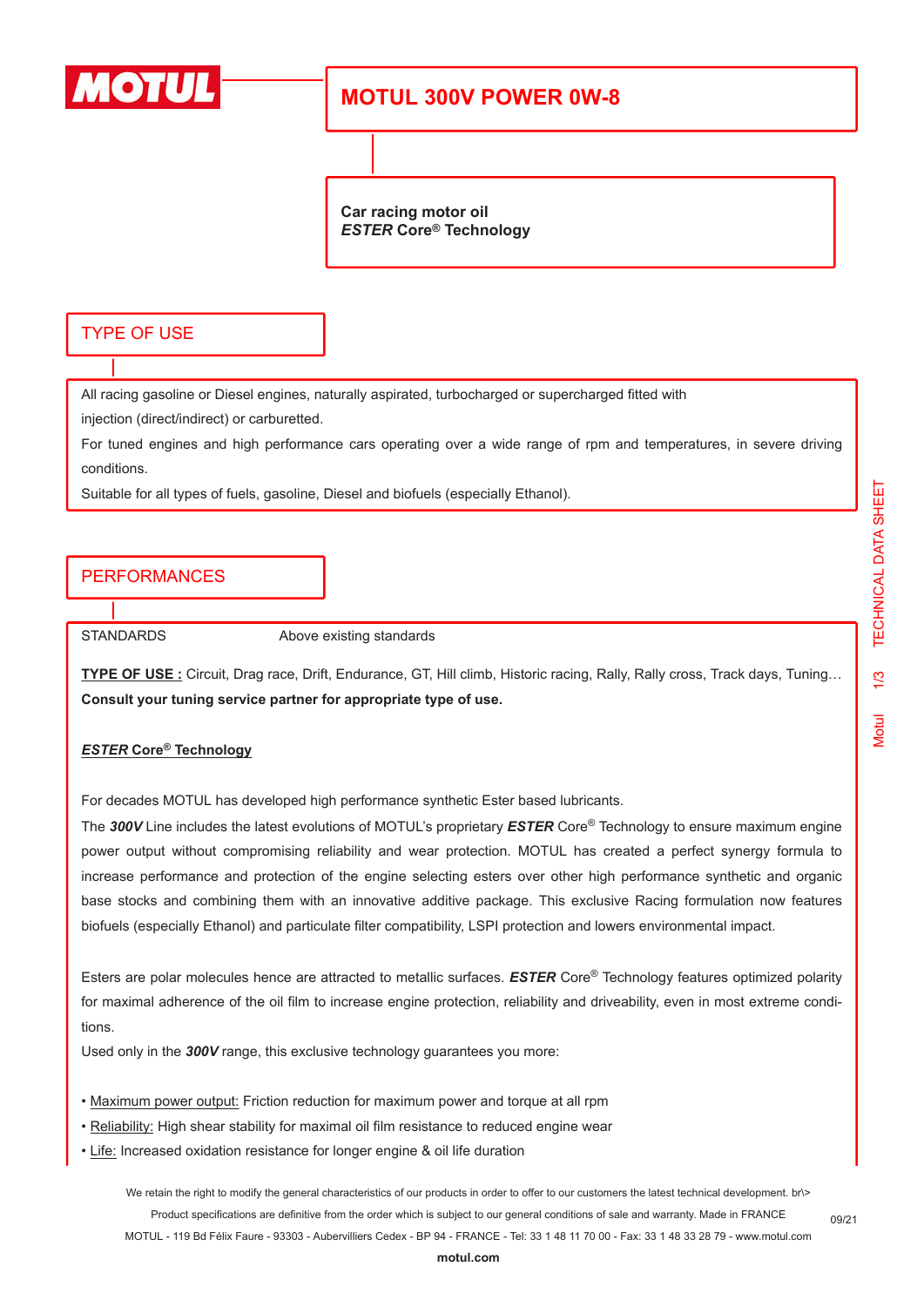

# **MOTUL 300V POWER 0W-8**

**Car racing motor oil** *ESTER* **Core® Technology**

- Driveability: Maximal polar adherence of the oil film for rapid engine rpm response
- Easy start: Fast oil pressure build-up and optimal oil flow
- Reduced oil consumption: Low oil volatility and evaporation helps to control oil consumption
- Detergency: High detergency performance allows better engine cleanliness
- Driving comfort: Lower friction level brings engine noise reduction in all driving modes

This racing formulation *300V* with exclusive *ESTER* Core® Technology features biofuels and particulate filter compatibility and LSPI protection.

- Biofuels: Compatible with alcohol-based fuels, especially Ethanol (up to E85)
- LPSI protection: Compatible with downsized engines subjected to Low Speed Pre-Ignition issues

• Particulate filter: Compatible with particulate filter requiring reduced SAPS (Sulfated Ash, Phosphorous, Sulfur) level (SAPS: 0.85% weight and TBN: 7.7 mg KOH/g)

#### $\frac{1}{\sqrt{2}}$ *ORGANIC BASE*

The Organic base using non-fossil renewable materials is limiting the environmental impact and allows MOTUL to lower its carbon footprint by 25% during manufacturing process.

The *300V* POWER series viscosity grades allow stable oil pressure and bring the maximum power to your engine in all extreme conditions.

These *300V* POWER series viscosity grades can cope with engines subject to low engine oil dilution from unburned fuel.

### RECOMMENDATIONS

- MOTUL *300V* POWER series are suitable for some engine applications and are particularly recommended for qualifying, short race… etc, requiring enhanced power at high revs.

- Adapt or choose the right *300V* viscosity grade according to the viscosity grade recommended in your owner's manual or by your tuning service partner.

- To guarantee optimal engine performance, avoid mixing with other synthetic or mineral lubricants.

- Oil Change: Consult your tuning service partner for appropriate drain interval and adjust to your own use.

We retain the right to modify the general characteristics of our products in order to offer to our customers the latest technical development. br\> Product specifications are definitive from the order which is subject to our general conditions of sale and warranty. Made in FRANCE

MOTUL - 119 Bd Félix Faure - 93303 - Aubervilliers Cedex - BP 94 - FRANCE - Tel: 33 1 48 11 70 00 - Fax: 33 1 48 33 28 79 - www.motul.com

09/21